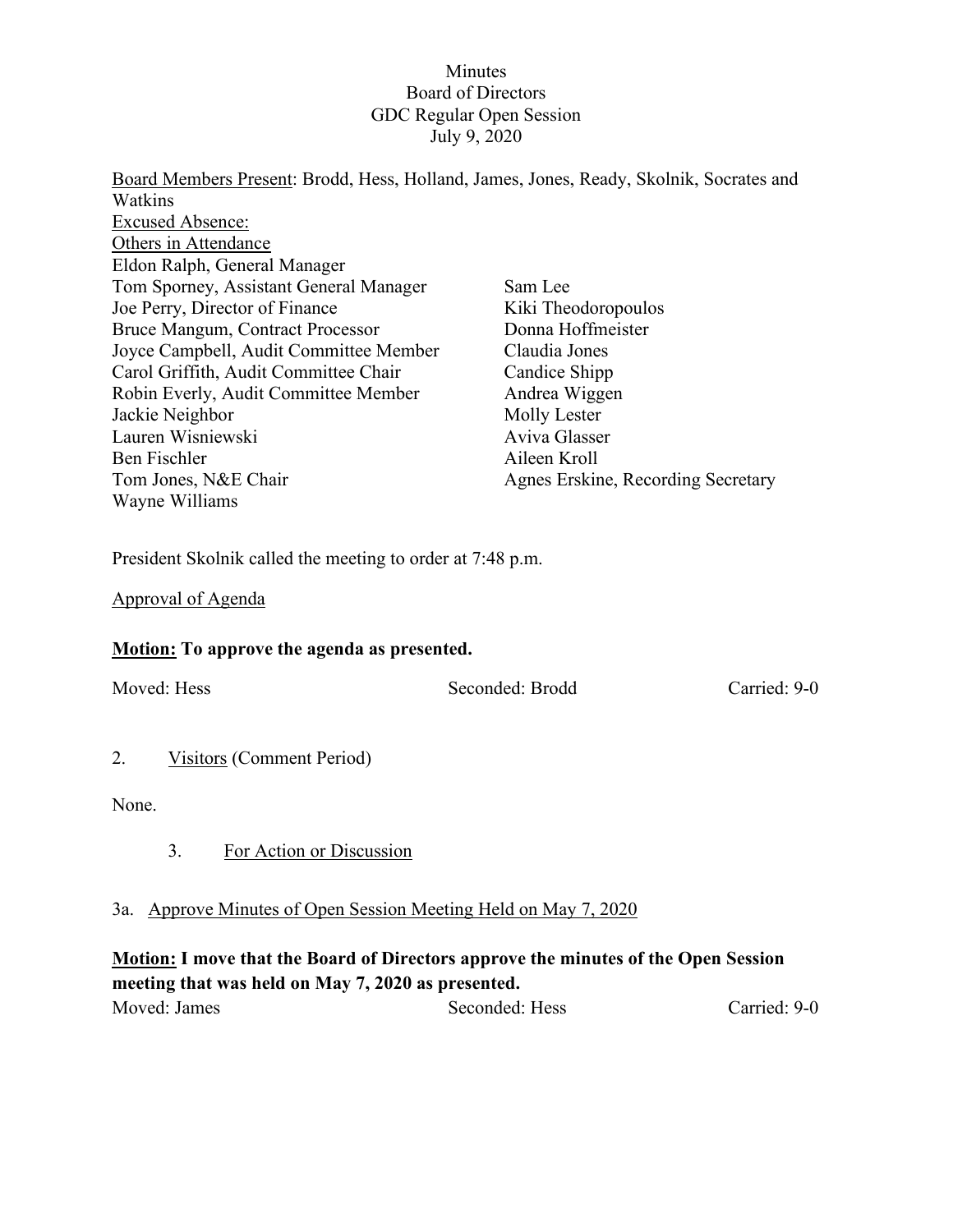# 3b. Finance Committee's Recommendation re: Financial Relief Measures for Parkway Apt. Tenants Due to COVID-19

At the request of the GDC's Board of Directors, the GHI Board directed GHI's Finance Committee to review a letter from the Greenbelt City Council (attachment #2) and recommend financial relief

measures that should be provided to tenants at the Parkway Apartments, whose failure to pay rent is due to COVID-19.

GHI's Finance Committee discussed this matter on June 25, 2020 and passed the following motion:

Motion: The GHI Finance Committee recommends that the GDC Board of Directors establish the following policies for Parkway tenants who can show that their failure to pay rent was the result of COVID-19, and were not delinquent on their rent during the twelve months preceding March 1, 2020:

- 1. The only interest or late fee for calendar year 2020 will be one-half percent per month on the unpaid balance. Rationale: This is about \$5 per month of rent
- 2. Payment plans will be arranged for late payments of rent, based on individual circumstances.
- 3. Rent increases will be frozen until the end of 2020.
- 4. There will be no evictions due to late or non-payment of rent for the remainder of 2020.

**Motion: I move that the Board of Directors adopt the following recommendation from GHI's Finance Committee as revised, regarding financial relief measures for tenants at the Parkway Apartments who were not delinquent on their rent during the twelve months preceding March 1, 2020, and whose failure to pay rent is due to COVID-19:**

- **1. The only interest or late fee for calendar year 2020 will be one-half percent per month on the unpaid balance.**
- **2. Payment plans shall be arranged for late payments of rent, based on individual circumstances.**
- **3. Rent increases shall be frozen until the end of 2020.**
- **4. There shall be no evictions due to late or non-payment of rent for the remainder of 2020.**

Moved: Holland Seconded: Socrates Amended and carried by a later vote